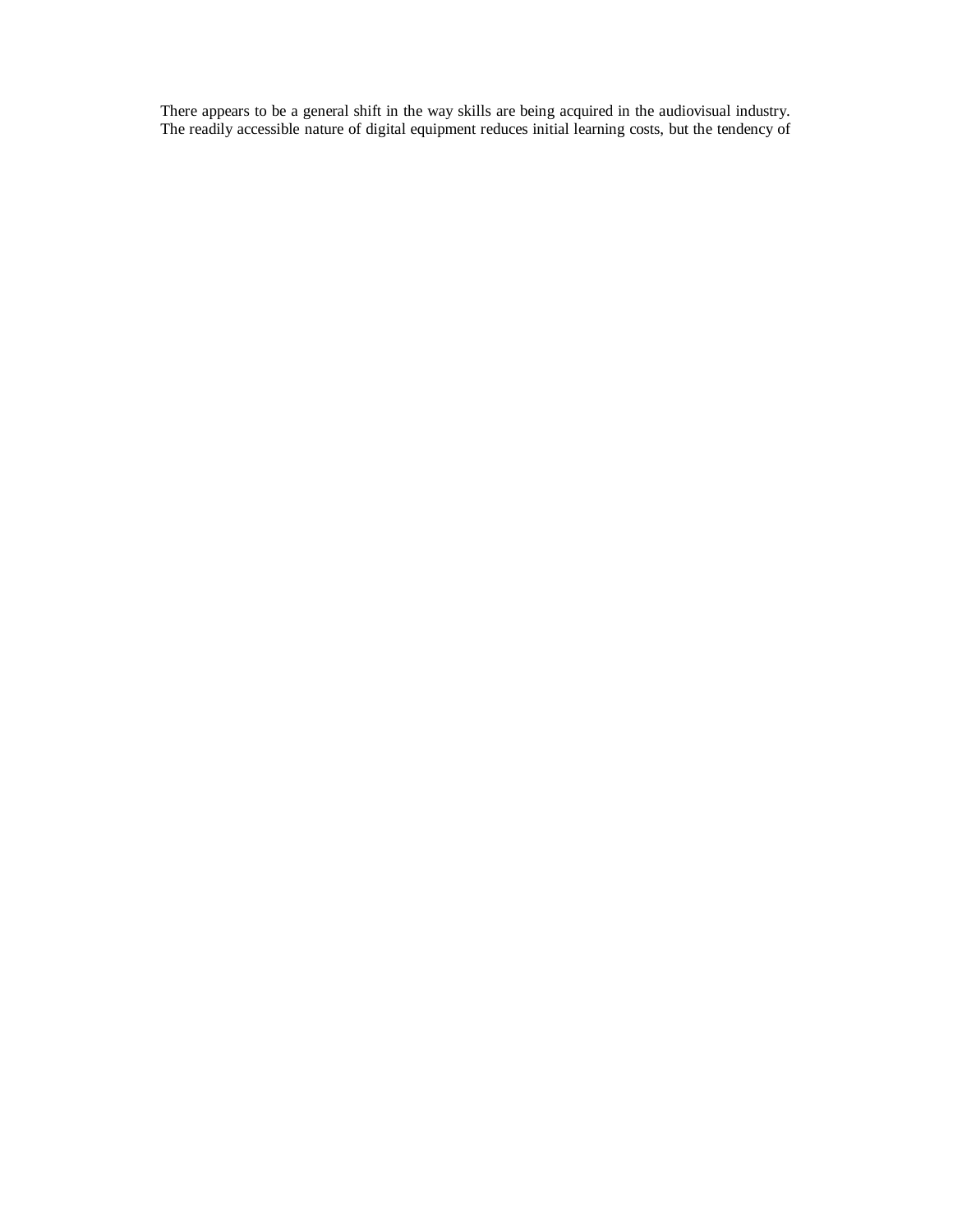## **REFERENCES**

Adner, R. and Helfat, C. (2003) 'Corporate Effects and Dynamic Managerial Capabilities' *Strategic Management Journal,* 24 (10), 1011-1025

Amit, R. and Shoemaker, P.J.H. (1993) 'Strategic Assets and Organizational Rent' *Strategic Management Journal,* 14 (1), 33-46

Anderson, P.H. (2003) 'The Embeddedness of Selfish Routines: How Routines are replicated in Business Networks', *Industry and Innovation* 10(2) 159-177

Asheim, B.T. (2002) 'Temporary organisations and spatial embeddedness of learning and knowledge creation' *Geografiska Annaler* 84 B (2) 111-124

Garcia Avilés, J.A., Harrison, J., Leon, B. and Sanders, K. (2004) Journalists at Digital Television Newsrooms in Britain and Spain: workflow and multi-skilling in a competitive environment. *Journalism Studies*, 5(1), 87-100

Baines, S. (1999) 'Servicing the media: freelancing, teleworking and 'enterprising'careers' *New Technology, Work and Employment*, 14(1), 18-31

Baumann, A. (2002) 'Informal labour market governance: the case of the British and German media production industries', *Work, Employment and Society,* 16(1), 27-46

Bierly, P. and Chakrabati, A.K. (1996) 'Generic Knowledge Strategies in the US Pharmaceutical Industry', *Strategic Management Journal*, 17, 123-135, (Winter Special Issue)

Boland, R.J., Singh, J., Salipante, P., Aram, J.D., Fay, S.Y., Kanawattanachai, P. (2001) 'Knowledge Representation and Knowledge Transfer', *Academy Management Journal*, 44 (2), 393-417

Branzei, O. and Vertinsky, I. (2006) 'Strategic Pathways to Product Innovation Capabilities in SMEs', *Journal of Business Venturing,* 21, 75-105

City University/DTZ Pieda (2002) City University/Pieda Consulting (2002) *East of England Creative Industries: Advice and Analysis*

Cole, A. (2004) 'Distant networking: the global sourcing of talent and the new geography of European animated film production' Copenhagen Business School [online]<http://139.124.177.94/> proxim/viewpaper.php?id=298 [March 26, 2005]

Cottle, S. & Ashton, M. (1999) 'From BBC Newsroom to BBC Newscentre: On Changing Technology and Journalist Practices' *Convergence*, 5(3) 22-43

Culkin. N., Randle, K. and Sychowski, P. (2003*) Facing the Digital Future: The Implications of Digital Technology for the Film Industry*, for EEDA (East of England Development Agency)

Deeds, D.L., DeCarolis, D., Coombs, J.E. (1999) 'Dynamic Capabilities and New Product Development in High Technology Ventures: An Empirical Analysis of New Biotechnology Firms', *Journal of Business Venturing,* 15, 211-229

Delors, J. (1993) White Paper, *Growth, Competitiveness and Employment: The Challenges and Ways Forward into the 21st Century*

Deuze, M. (2007) *Media Work*, Cambridge: Polity

Dex, S., Willis, J., Patterson, R. & Willis, J. (1999) *British Film Institute Television Tracking Study, 1994-1998* (computer file, SN 4015). Colchester: The Data Archive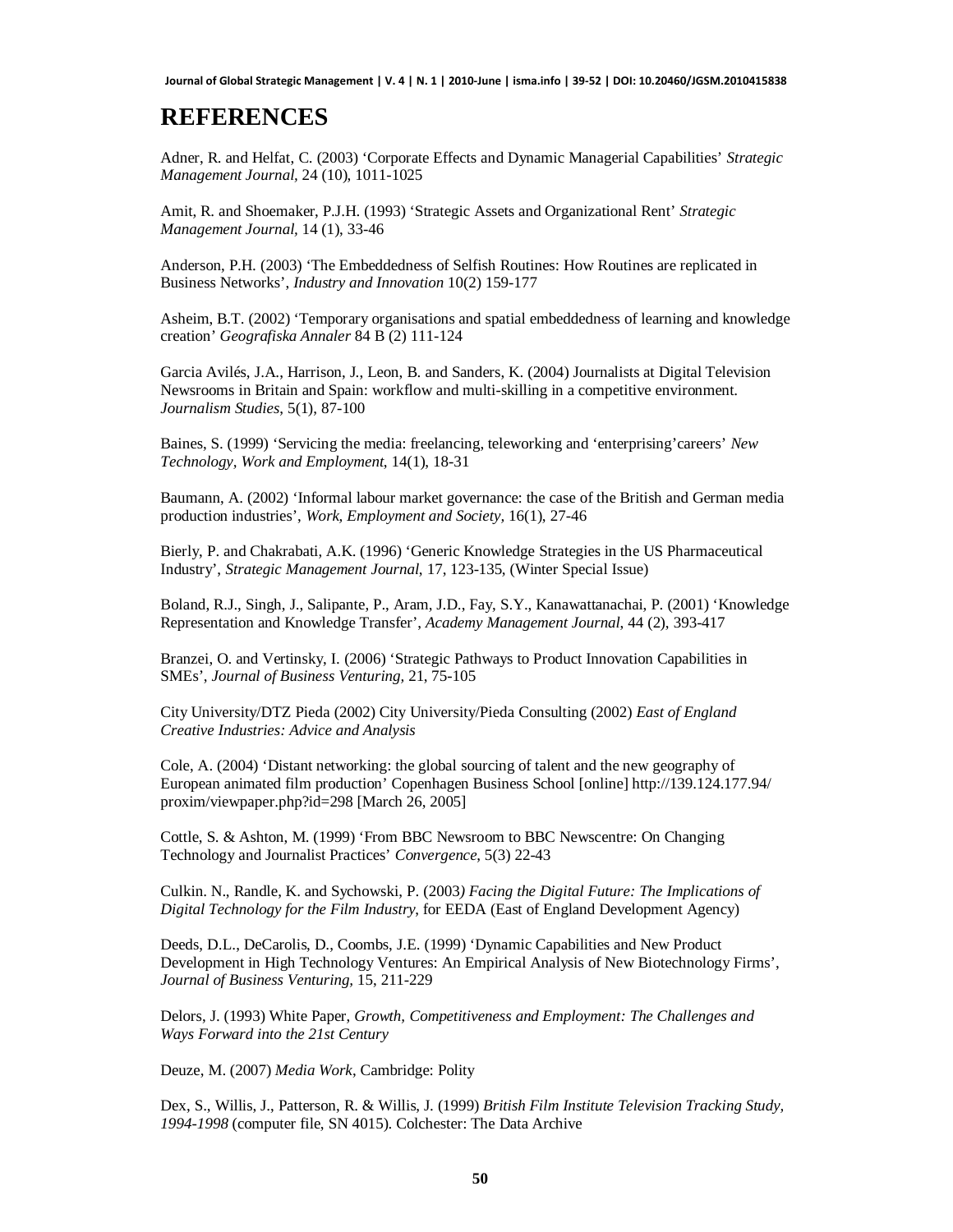**Journal of Global Strategic Management | V. 4 | N. 1 | 2010-June | isma.info | 39-52 | DOI: 10.20460/JGSM.2010415838**

DTI (2001) *Business Clusters in the UK - A First Assessment*

DTI (2001) *Business Clusters in the UK - A First Assessment* Volume 2 Regional Annexes, Eastern p.7

Ducatel, K., Burgelman, J.C. & Bogdanowicz M (2000) Scenario for Europe's Media Industry: employment trends and changing skills. *Info,* 2(5), October, 496-516

East of England Cultural Skills and Learning Group (2003) *Development of a Skills Matrix for the Creative Industries*, October

EEDA (2002) *East of England Creative Industries: Advice and Analysis*

Eisenhardt, K.M. and Martin, J.A. (2000) 'Dynamic Capabilities: What are they?' *Strategic Management Journal,* 21, 1105-1121

The Guardian G2 (2005) March 7th p9

Geuens, JP. (2002) The Digital World Picture. *Film Quarterly*, 55(4), 16-27

Gregulis, I. and Stoyanova, D. (2010) '"I Don't Know Where You Learn Them": Skills in Film and TV' in *Creative Labour*, A. McKinlay and C. Smith (eds) Basingstoke: Palgrave Macmillan

Grabher, (2004) Learning in Projects, Remembering in Networks? Communality, Sociality, and Connectivity in Project Ecologies. *European Urban and Regional Studies* 11(2), 103-123

Helfat, C.E. and Peteraf, M.A. (2003) 'The Dynamic Resource-Based View: Capability Life Cycles' *Strategic Management Journal,*24, 997-1010

Holgate, J. (2006) *Making the transition from college to work: experiences of media, film and television students, and recent graduated in London's audio-visual industries*. London: Working Lives Research Institute

Kristensen, P. H. (1995). On the Constitution of economic actors in Denmark: Interacting skill containers and project coordinators in Whitley, R. & Kristensen, P. H. (eds.). *The changing European Firm: Limits to Convergence*. London & New York: Routledge.

Leventhal, D. and Myatt, J. (1994) 'Co-evolution of Capabilities and Industry: The Evolution of Mutual Fund Processing', *Strategic Management Journal,* 15, 45-62

Nelson, R., R. and Winter, S. (1982) An *Evolutionary Theory of Economics Change*, Harvard University Press

Magid, R. (1999) Master of His Universe: George Lucas Discusses *The Phantom Menace* and the impact of Digital Filmmaking on the Industry's Future. *American Cinematographer*, 80(9) 26-35 September

ONS (2001): *Labour Force Survey – Sub National Data Service*, Winter

Pratt, A.C. (1997) 'The cultural industries production system: A case study of employment change in Britain, 1984-91', *Environment and Planning A*, 29(10), 1953-1975

Scase, R. (1995) 'Employment relations in small firms', in P.Edwards (ed.) *Industrial Relations: Theory and Practice in Britain*, Blackwell, Oxford, 560-595

Scase, R. and Davis, H. (2000) *Managing Creativity*, Buckingham: Open University Press Screen Digest (2003) *Digital Cinema Business Models: The Global Outlook* London: Screen Digest Ltd, May